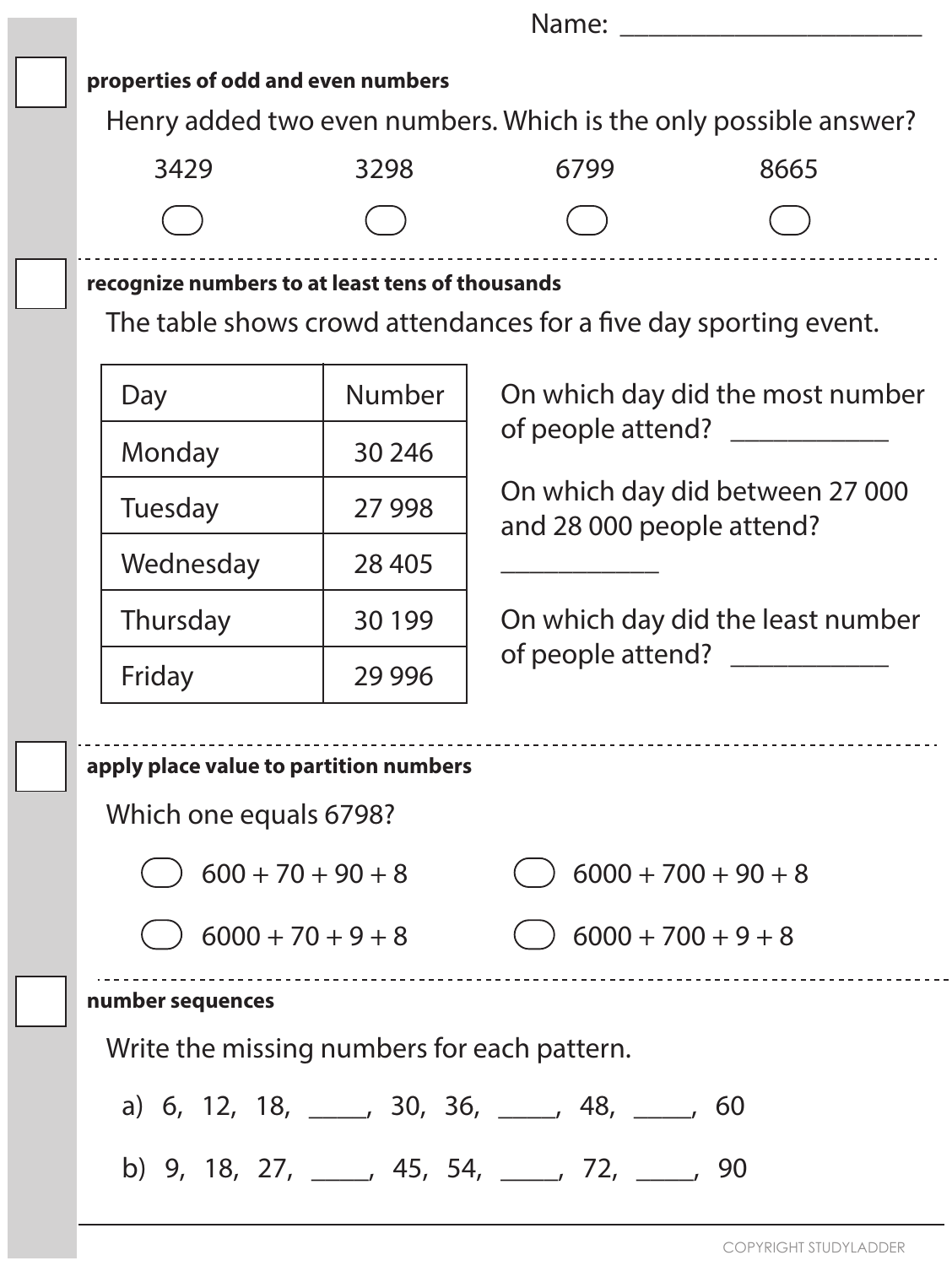| number sequences                                                      |  |                             |                   |                |
|-----------------------------------------------------------------------|--|-----------------------------|-------------------|----------------|
| Circle the incorrect number in each pattern.                          |  |                             |                   |                |
| a) rule: multiples of 4                                               |  |                             |                   |                |
| 4, 8, 12, 16, 20, 24, 26, 32, 36, 40                                  |  |                             |                   |                |
| b) rule: multiples of 8                                               |  |                             |                   |                |
| 8, 16, 24, 32, 40, 44, 56, 64, 72, 80                                 |  |                             |                   |                |
| addition, subtraction, multiplication and division                    |  |                             |                   |                |
|                                                                       |  |                             |                   |                |
|                                                                       |  |                             |                   |                |
| c) $36 + 134 + 1000 =$                                                |  |                             |                   |                |
|                                                                       |  |                             |                   |                |
|                                                                       |  |                             | o) $35 \div 5 =$  |                |
| f) $263 - 5 =$                                                        |  |                             | p) $45 \div 9 =$  |                |
|                                                                       |  |                             |                   |                |
|                                                                       |  |                             | r) $142 \div 2 =$ |                |
|                                                                       |  |                             | s) $245 \div 7 =$ |                |
| j) 7 x 6 = _____                                                      |  |                             |                   |                |
| Circle all the ones that make 100.                                    |  |                             |                   |                |
| $20 \times 5$ $50 \times 4$ $15 \times 8$ $30 \times 3$ $25 \times 4$ |  |                             |                   |                |
| $10 \times 10$ 9 x 9                                                  |  | $30 \times 5$ $50 \times 2$ |                   | $100 \times 0$ |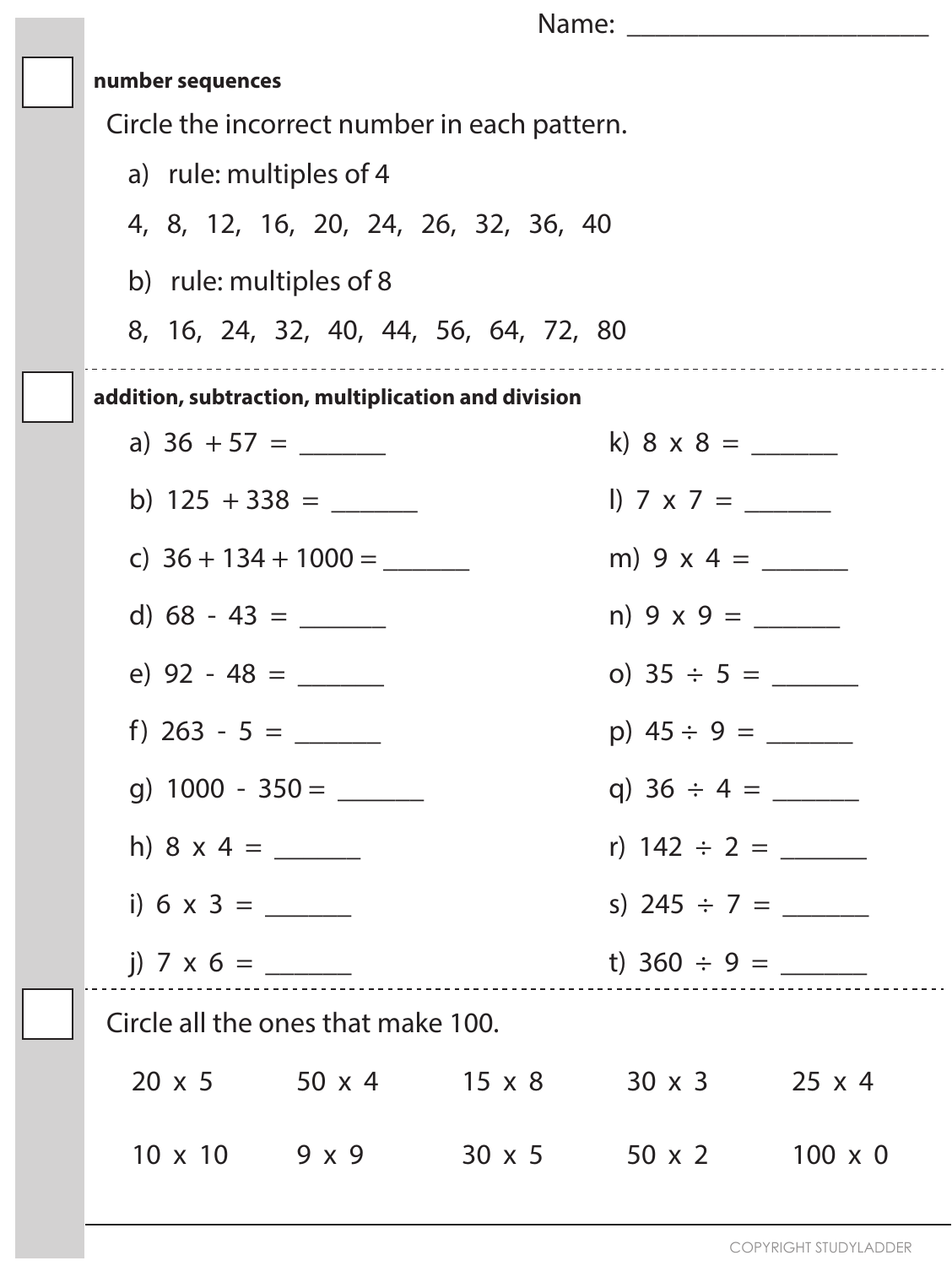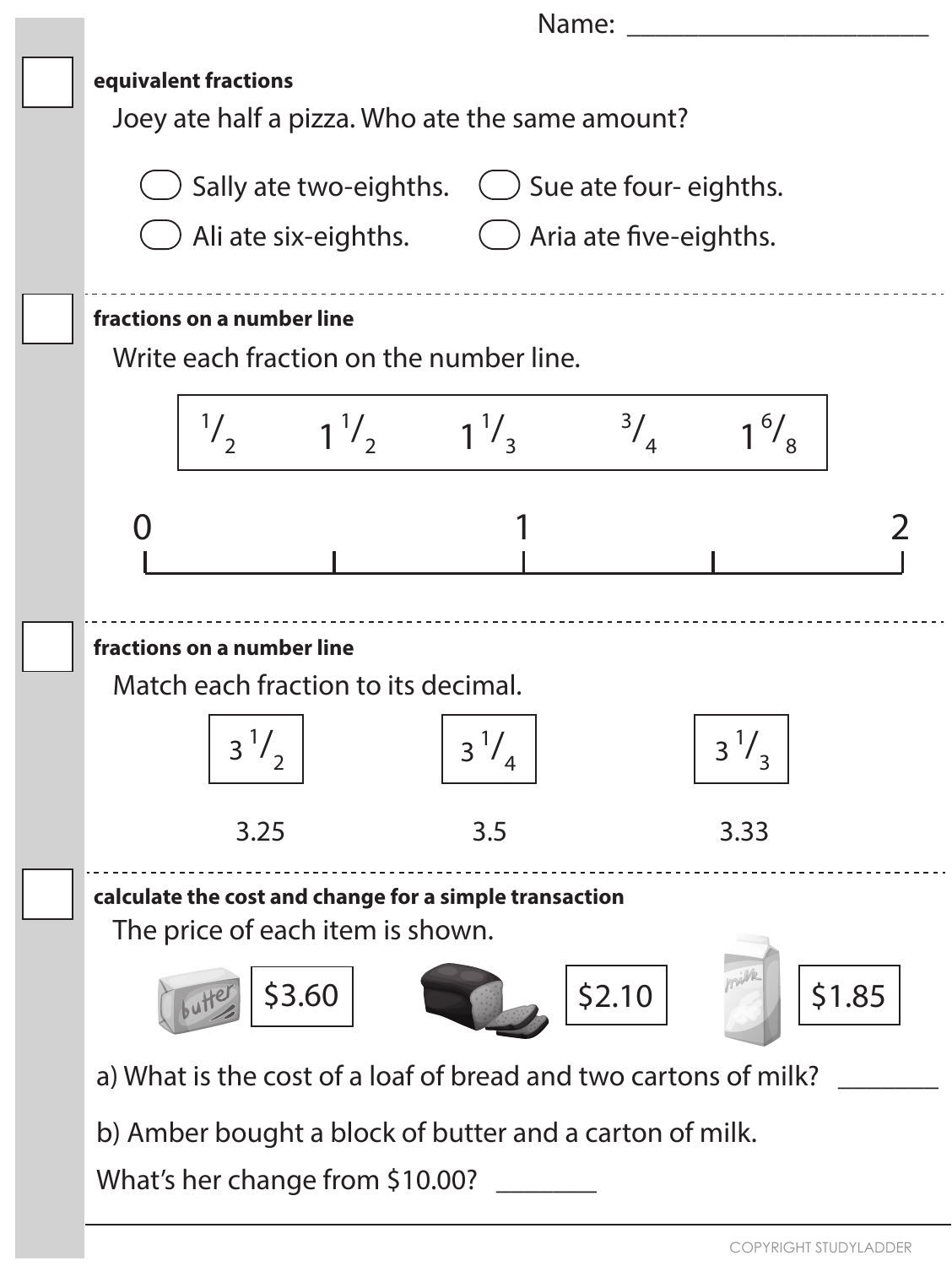| Name: |  |
|-------|--|
|       |  |

### **describing number patterns**

Describe each pattern.

pattern 1: 6, 12, 18, 24, 30, 36, 42

pattern 2: 2, 4, 8, 16, 32, 64

### **solving number problems**

a) There are 8 teams in a basketball tournament. If each team has 9

players, how many players in the tournament? \_\_\_\_\_\_\_\_\_\_\_\_\_

b) 72 students are divided into 8 equal teams. How many students

in each team?

c) Each packet of muffins contains 6 muffins.

Mrs Smith wants to give one muffin to each of 50 students.

What is the least number of packets that she needs to buy? \_\_\_\_\_\_

**nd unknown quantities in number sentences** 

Which number will make each equation correct.

a)  $7 + \_ = 20$  c)  $20 - 8 = \_ -3$ 

b)  $6 + 8 = 7 +$  d)  $12 + 12 = 30 -$ 

e) A class of students are divided into six groups of five.

If the same number of students are divided into groups of three, how many groups will there be?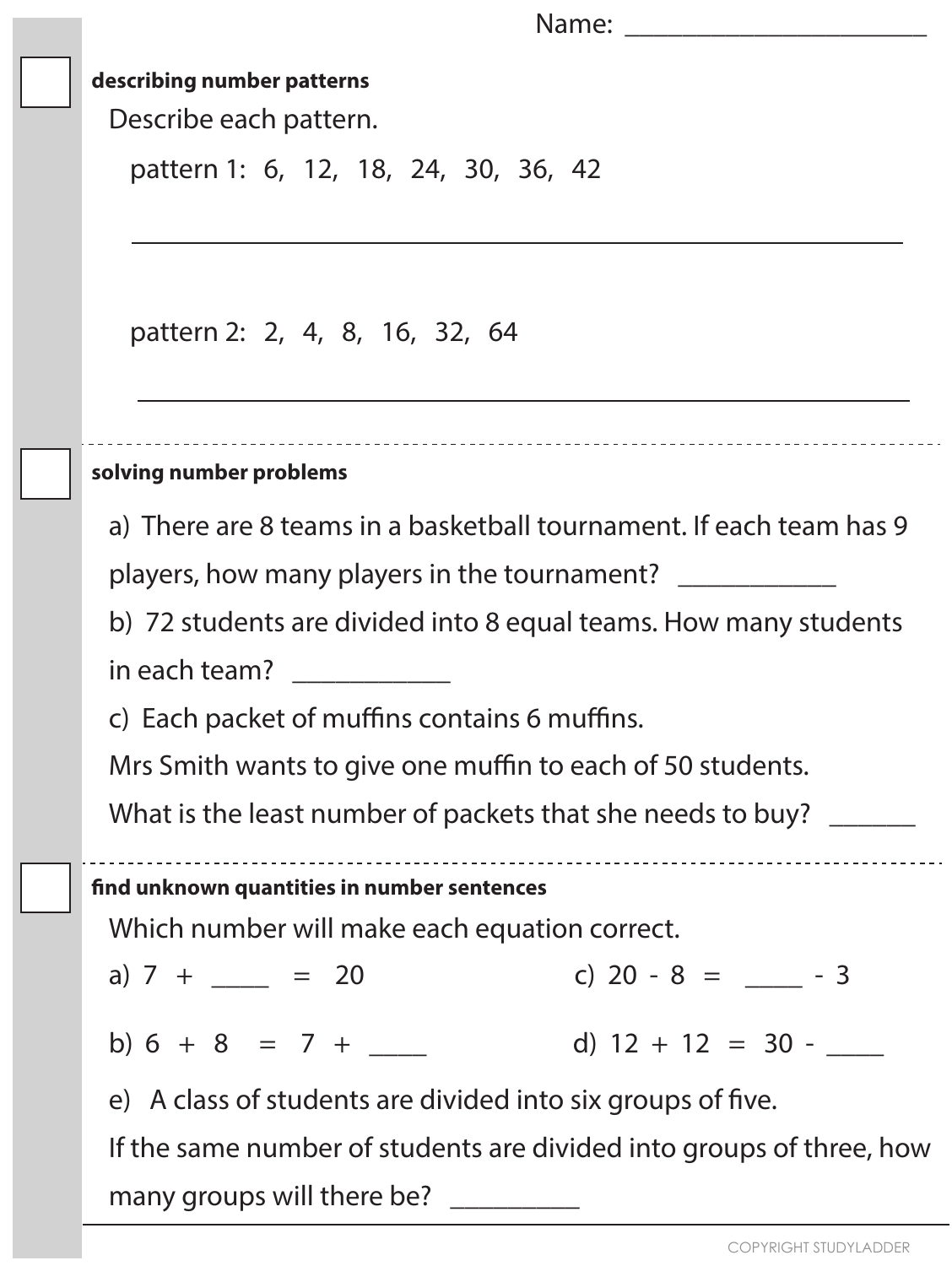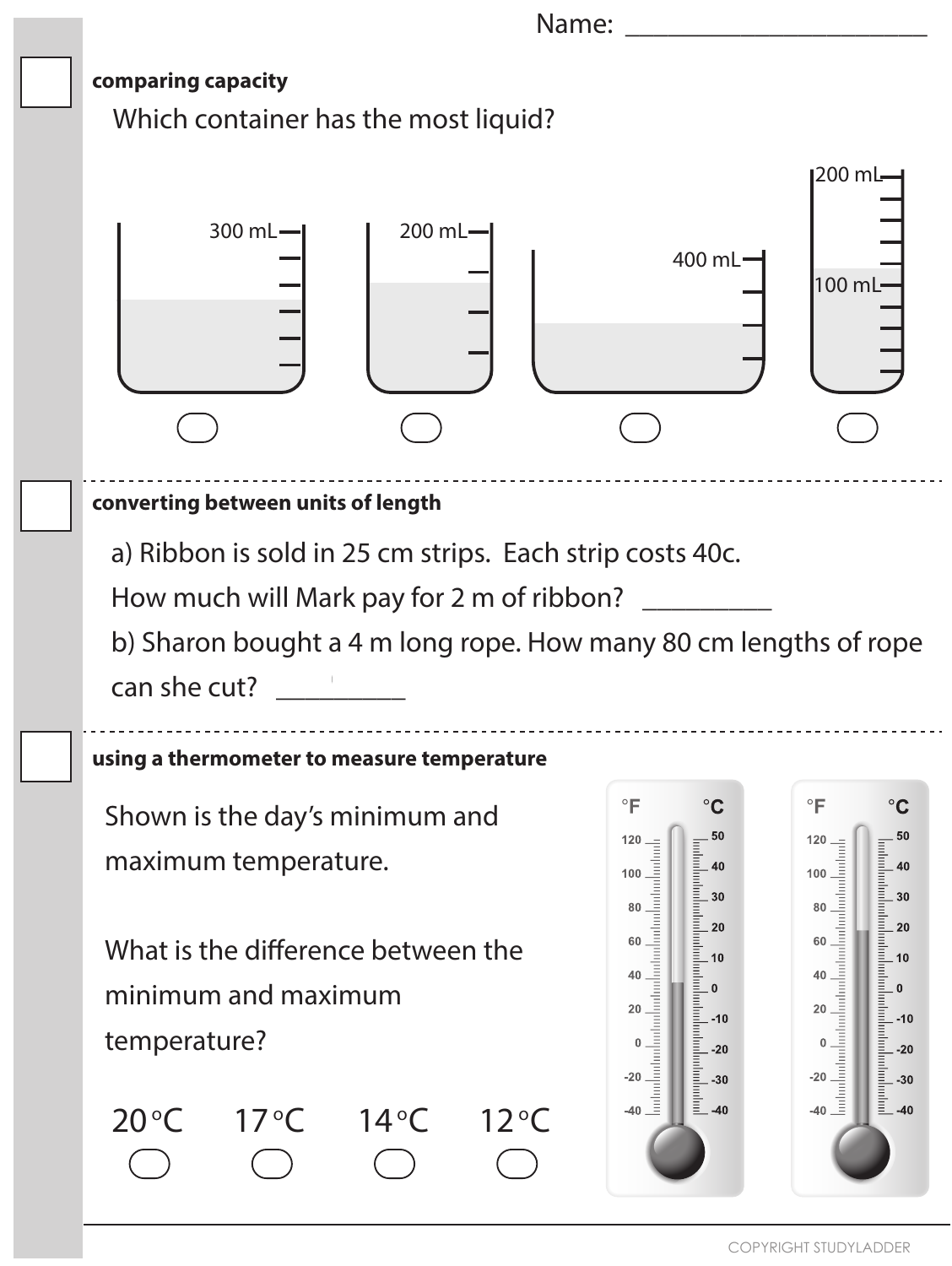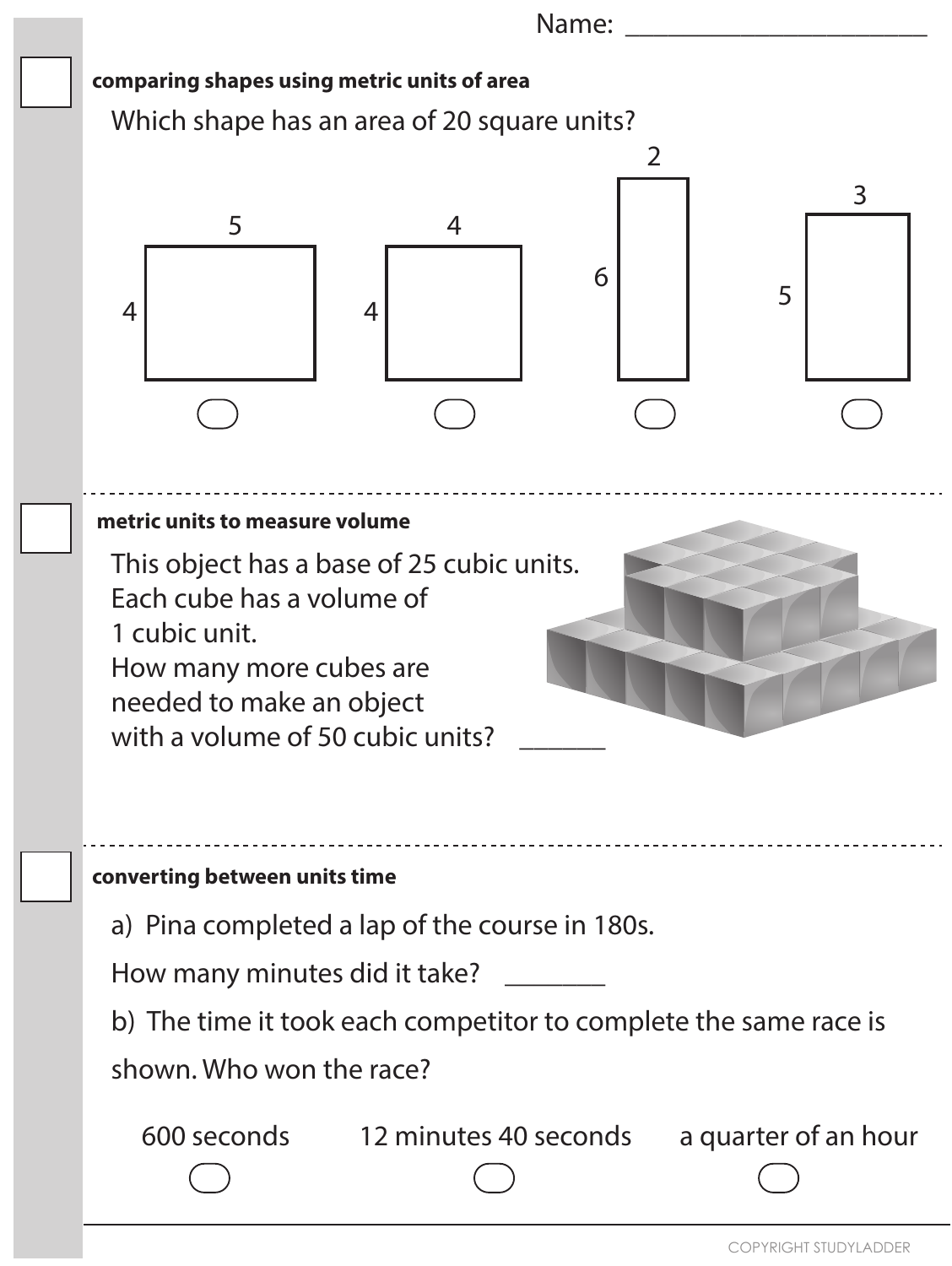Name: \_\_\_\_\_\_\_\_\_\_\_\_\_\_\_\_\_\_\_\_\_

### **use 'am' and 'pm' to solve problems**

This is a train timetable for an express train from Narwhen to the city.

| <b>Departs</b> | <b>Arrives</b> | a) Mary needs to be in the city by                 |
|----------------|----------------|----------------------------------------------------|
| 10:30 am       | $11:12$ am     | $2:15$ pm.<br>What time does the latest train that |
| $11:17$ am     | 12:02 pm       | she can catch leave?                               |
| $1:16$ pm      | $2:00$ pm      |                                                    |
| 3:08 pm        | 3:53 pm        | b) How long does the 3:08 pm train                 |
| $4:26$ pm      | 5:08 pm        | take to reach the city?                            |

c) Most trains take around the same time for the journey. About what

time will a train that leaves at 5:36 pm arrive in the city? \_\_\_\_\_\_\_\_\_



## **compare area by informal means**

Shade the shape that has the 'greatest' area?

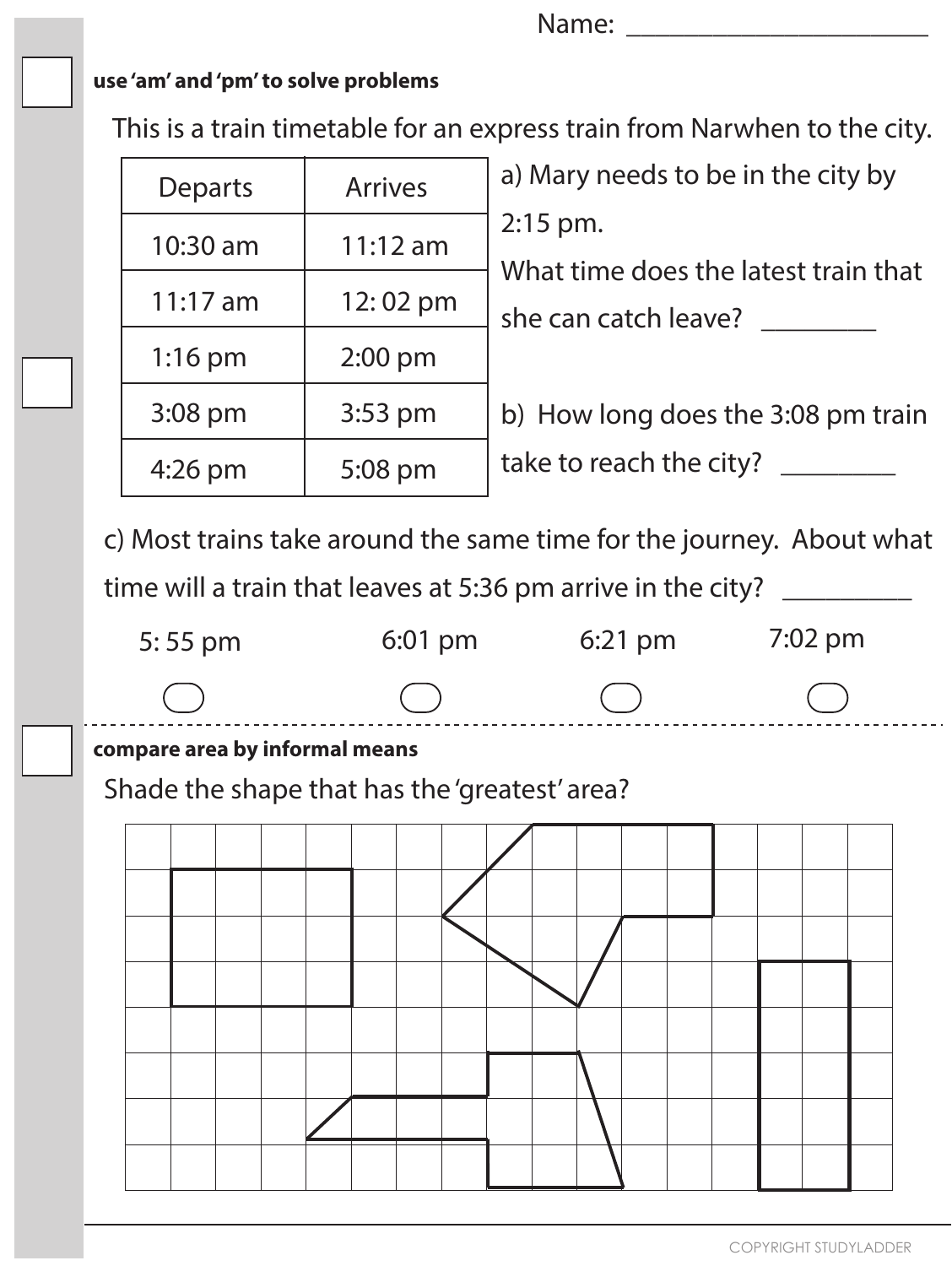**compare and describe two dimensional shapes create symmetrical patterns and shapes** Name: Two identical triangles are joined as shown. Name the shape that's created: \_\_\_\_\_\_\_\_\_\_\_\_ Two identical shapes are joined as shown. Name the shape that's created: \_\_\_\_\_\_\_\_\_\_\_\_ How many angles will the shape have? \_\_\_\_\_\_ Which shape has **two** sets of parallel sides? The first half of the picture is complete. Complete the second half to create a symmetrical picture. **line of symmetry**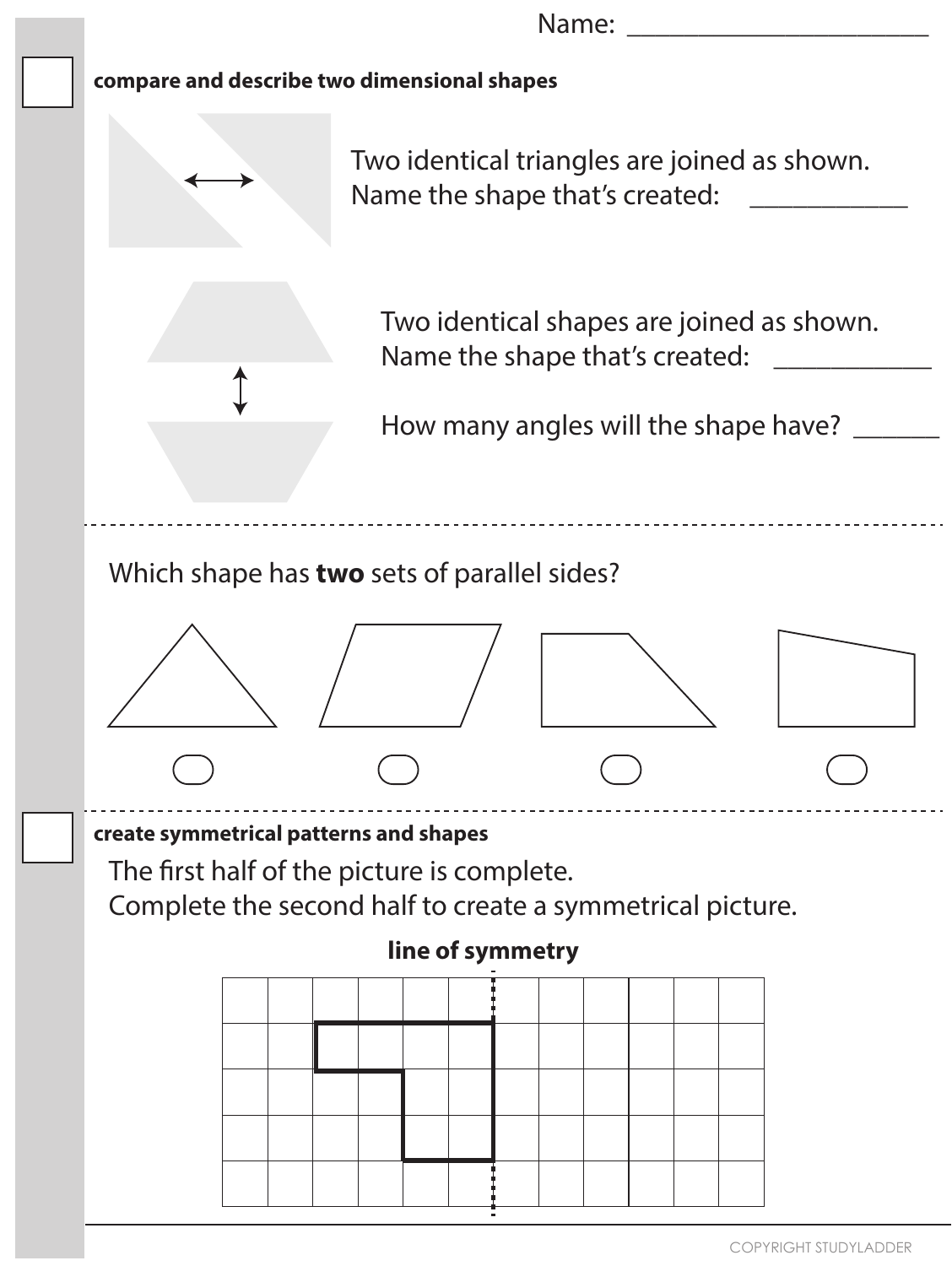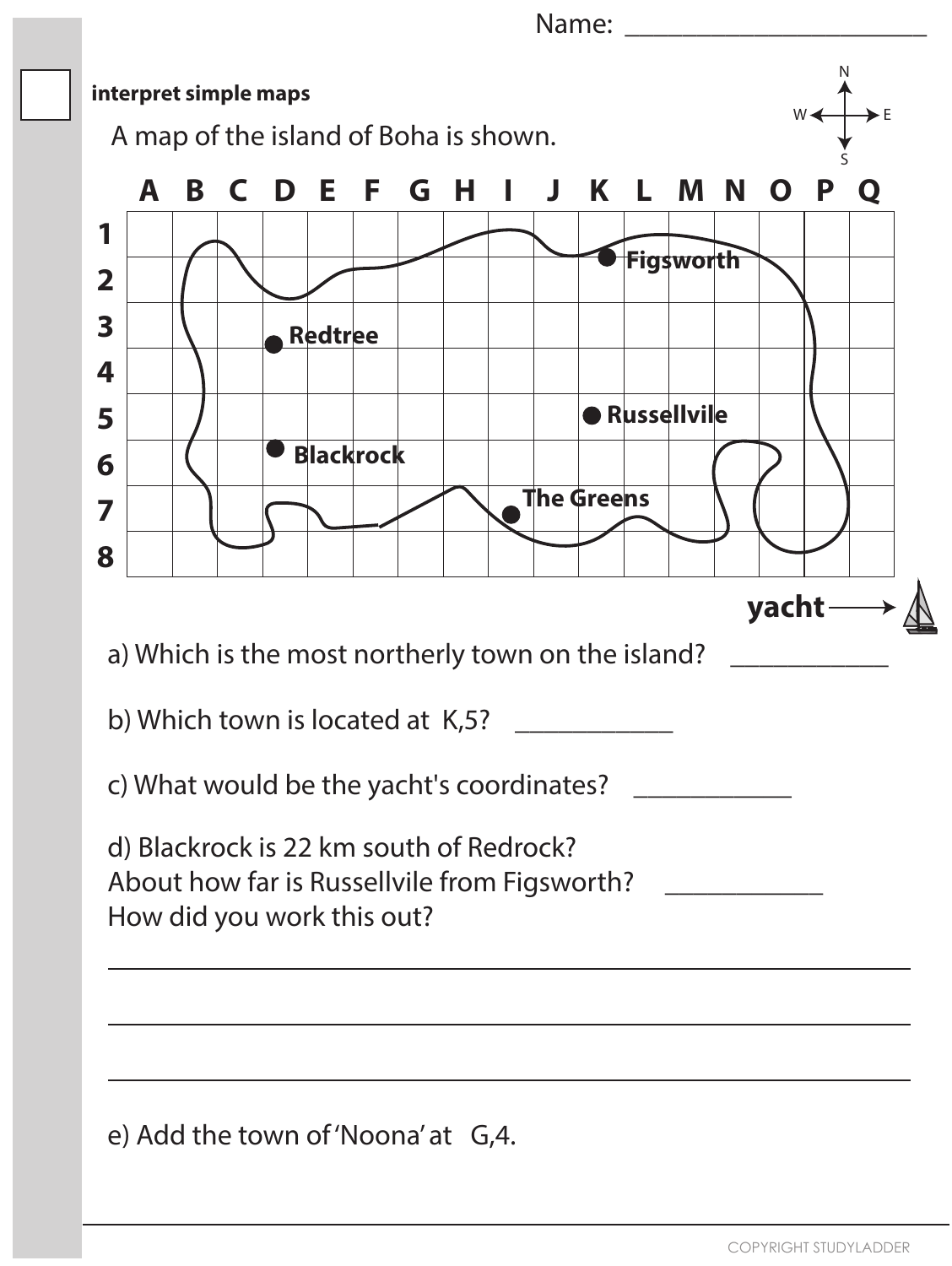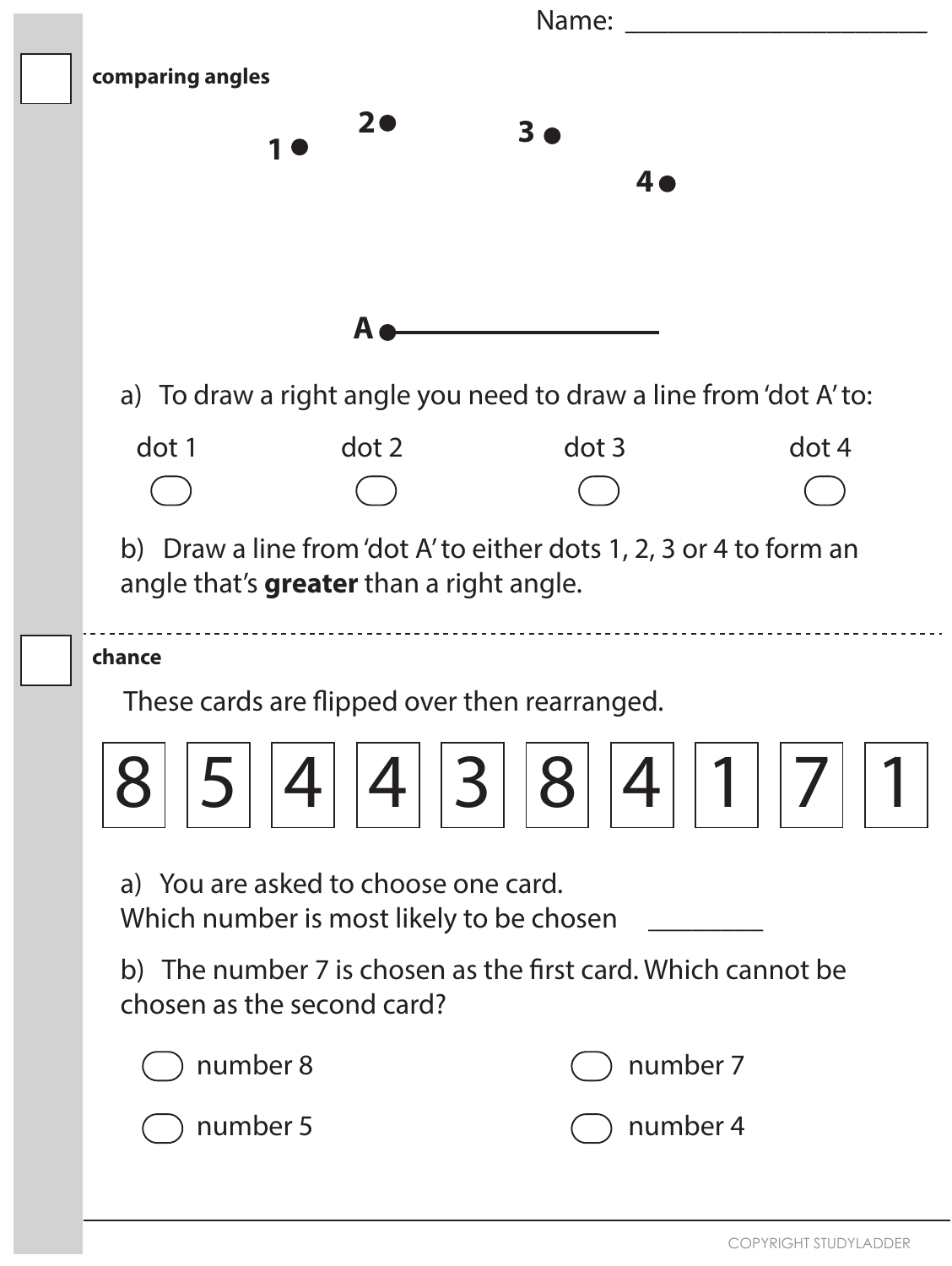## **chance of events occurring**

Jenny is an average 10 year old child. She is at school today. Today, rate the chances of each event occurring from 1 to 4. 1 being the most likely and 4 being the least likely.



Jenny will walk home from school.

Jenny will go home because she's feeling sick.



Jenny will have a lunch break.



Jenny will do High School level science.

Andrew flips a coin that has a head and a tail side.

He flips the coin three times landing a head on the first attempt. Which cannot occur?





He lands three tails.



He lands two heads and one tail.



#### **read and construct a picture graph**

| Number of students in each class. $\bigcap$ = 2 students | TOTAI                                                                                                                            |  |
|----------------------------------------------------------|----------------------------------------------------------------------------------------------------------------------------------|--|
|                                                          | class 1   $\bigcirc$ $\bigcirc$ $\bigcirc$ $\bigcirc$ $\bigcirc$ $\bigcirc$ $\bigcirc$ $\bigcirc$                                |  |
|                                                          | class 2 $\bigcirc$ $\bigcirc$ $\bigcirc$ $\bigcirc$ $\bigcirc$ $\bigcirc$ $\bigcirc$ $\bigcirc$ $\bigcirc$ $\bigcirc$ $\bigcirc$ |  |
| class 3                                                  |                                                                                                                                  |  |
|                                                          |                                                                                                                                  |  |

Complete the graph by writing the totals for classes 1 and 2. Draw the symbols for class 3.